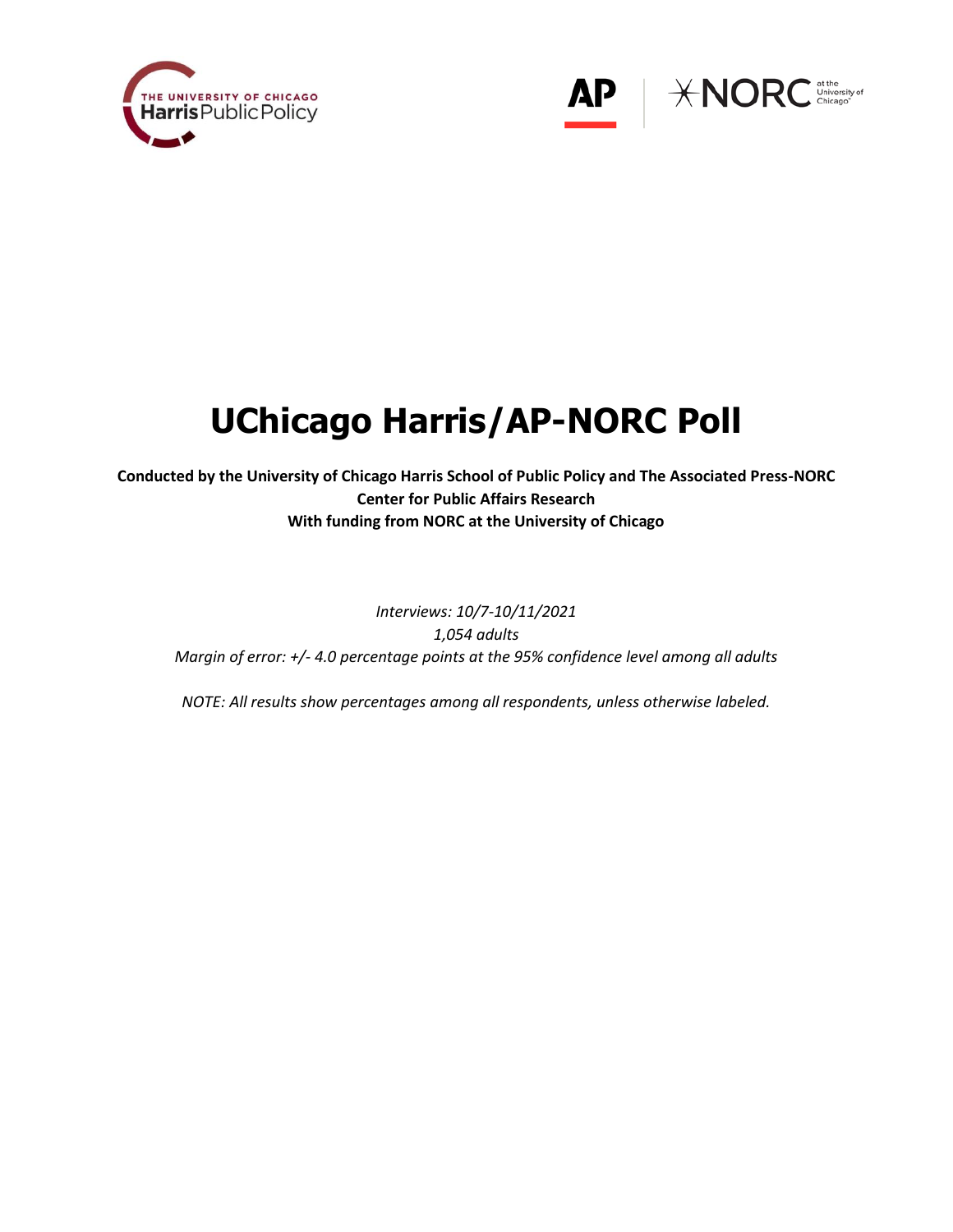# **KIDS. Are you the parent or guardian of:**

| AP-NORC                 |     |    |                          | SKP/       |
|-------------------------|-----|----|--------------------------|------------|
| 10/7-11/2021            | Yes | No | DK                       | <b>RFF</b> |
| A child age 0-17        | 31  | 67 | $\overline{\phantom{0}}$ |            |
| A adult age 18 or older | 38  | 60 | $\overline{\phantom{0}}$ |            |
| N= 1.054                |     |    |                          |            |

# *If not a parent in KIDSA or KIDSB*

**KIDSPLAN. Are you considering or have you considered having a child someday? This could include biological, adopted, or foster children?**

|                        | AP-NORC      |
|------------------------|--------------|
|                        | 10/7-11/2021 |
| Yes                    | 38           |
| No                     | 61           |
| <b>DON'T KNOW</b>      |              |
| SKIPPED ON WEB/REFUSED | $\ast$       |
| N=                     | 39⊿          |

# **EMPLOY1. Which of the following describes your current employment status?**

|                                                  | AP-NORC                  |  |  |  |
|--------------------------------------------------|--------------------------|--|--|--|
|                                                  | 10/7-11/2021             |  |  |  |
| Working remotely $-$ as a paid employee          | 10                       |  |  |  |
| Working in-person- as a paid employee            | 41                       |  |  |  |
| Working - self-employed                          | 8                        |  |  |  |
| Not working – temporarily laid off or furloughed | 1                        |  |  |  |
| since the beginning of the COVID-19 pandemic     |                          |  |  |  |
| Not working – permanently laid off at any time   | $\overline{\phantom{a}}$ |  |  |  |
| since the beginning of the COVID-19 pandemic     |                          |  |  |  |
| Not working – unemployed looking for work        | 3                        |  |  |  |
| since before the COVID-19 pandemic               |                          |  |  |  |
| Not working - retired                            | 21                       |  |  |  |
| Not working - disabled                           | 6                        |  |  |  |
| Not working $-$ other                            | 6                        |  |  |  |
| Not working - never worked                       | $\mathfrak{p}$           |  |  |  |
| <b>DON'T KNOW</b>                                |                          |  |  |  |
| SKIPPED ON WEB/REFUSED                           | $\ast$                   |  |  |  |
| $N =$                                            | 1,054                    |  |  |  |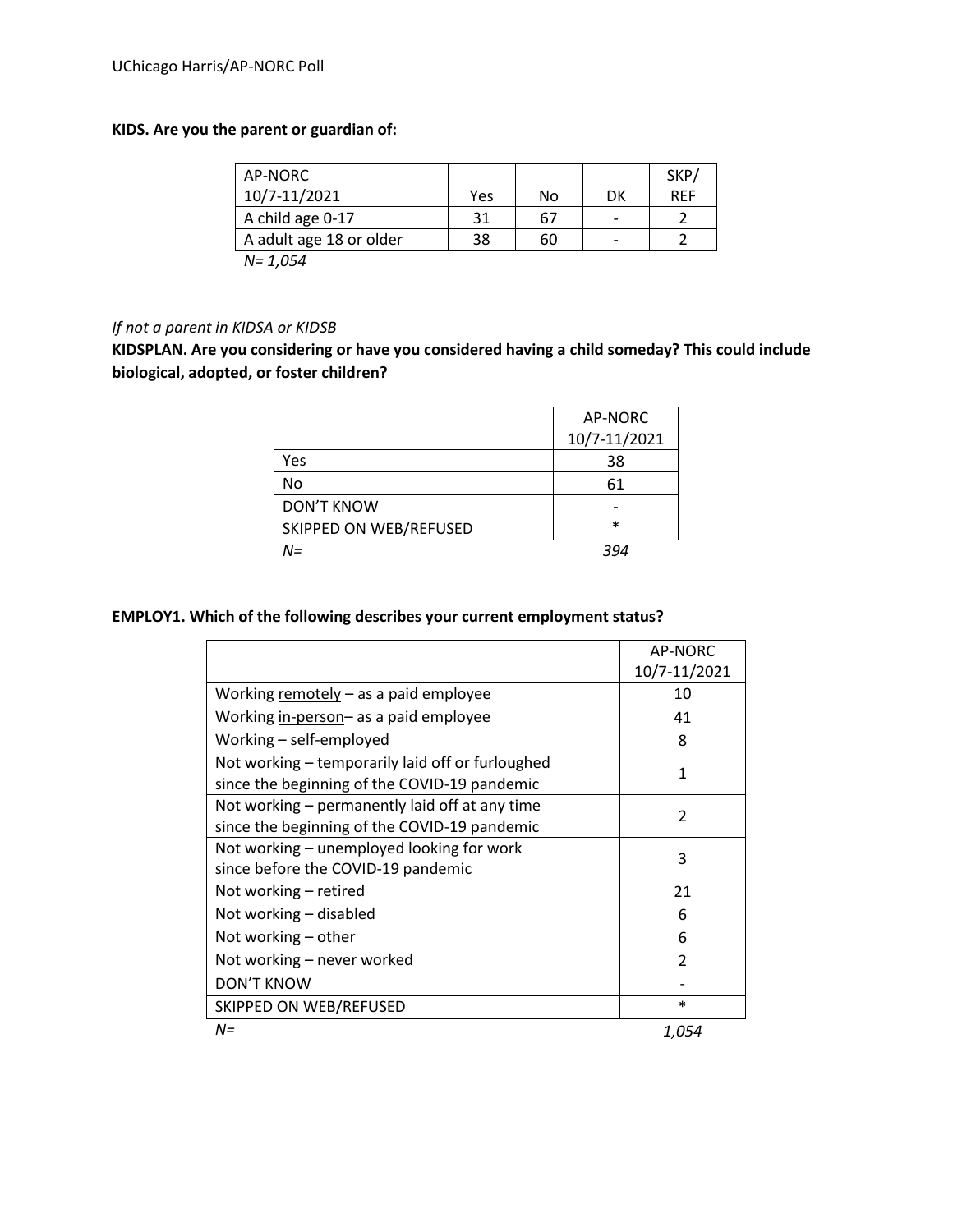## **KIDSREASON.**

*If parent:* **How important were each of the following in thinking about whether or not to have a child?**

# **[GRID ITEMS RANDOMIZED; HALF SAMPLE ASKED RESPONSE OPTIONS IN REVERSE ORDER]**

|                       |             |           |           |           | <b>Not</b> |                |            |                          |              |
|-----------------------|-------------|-----------|-----------|-----------|------------|----------------|------------|--------------------------|--------------|
|                       | Extremely/  |           |           |           | very/Not   |                |            |                          |              |
| AP-NORC               | <b>Very</b> | Extremely | Very      | Somewhat  | at all     | Not very       | Not at all |                          | SKP/         |
| 10/7-11/2021          | important   | important | important | important | important  | important      | important  | DK                       | <b>REF</b>   |
| Having a stable       | 86          | 56        | 30        | 9         | 5          | $\overline{2}$ | 3          |                          | $\ast$       |
| partner               |             |           |           |           |            |                |            |                          |              |
| Having enough         | 59          | 29        | 29        | 29        | 12         | $\overline{7}$ | 5          |                          | $\ast$       |
| savings               |             |           |           |           |            |                |            |                          |              |
| Having a secure job   | 80          | 46        | 33        | 14        | 6          | 3              | 3          | $\overline{\phantom{0}}$ | $\mathbf{1}$ |
| Having flexibility at |             |           |           |           |            |                |            |                          |              |
| work to manage        | 66          | 33        | 33        | 24        | 9          | 5              | 4          | $\ast$                   | $\ast$       |
| personal and family   |             |           |           |           |            |                |            |                          |              |
| responsibilities      |             |           |           |           |            |                |            |                          |              |
| Completing your       | 55          | 25        | 30        | 21        | 23         | 12             | 12         | $\overline{\phantom{a}}$ | $\mathbf{1}$ |
| education             |             |           |           |           |            |                |            |                          |              |
| Being the right age   | 49          | 20        | 28        | 30        | 20         | 13             | 7          | $\overline{\phantom{0}}$ | 1            |
| Its what you          | 78          | 45        | 33        | 14        | 7          | 3              | 3          | $\overline{\phantom{0}}$ | $\mathbf{1}$ |
| wanted/want           |             |           |           |           |            |                |            |                          |              |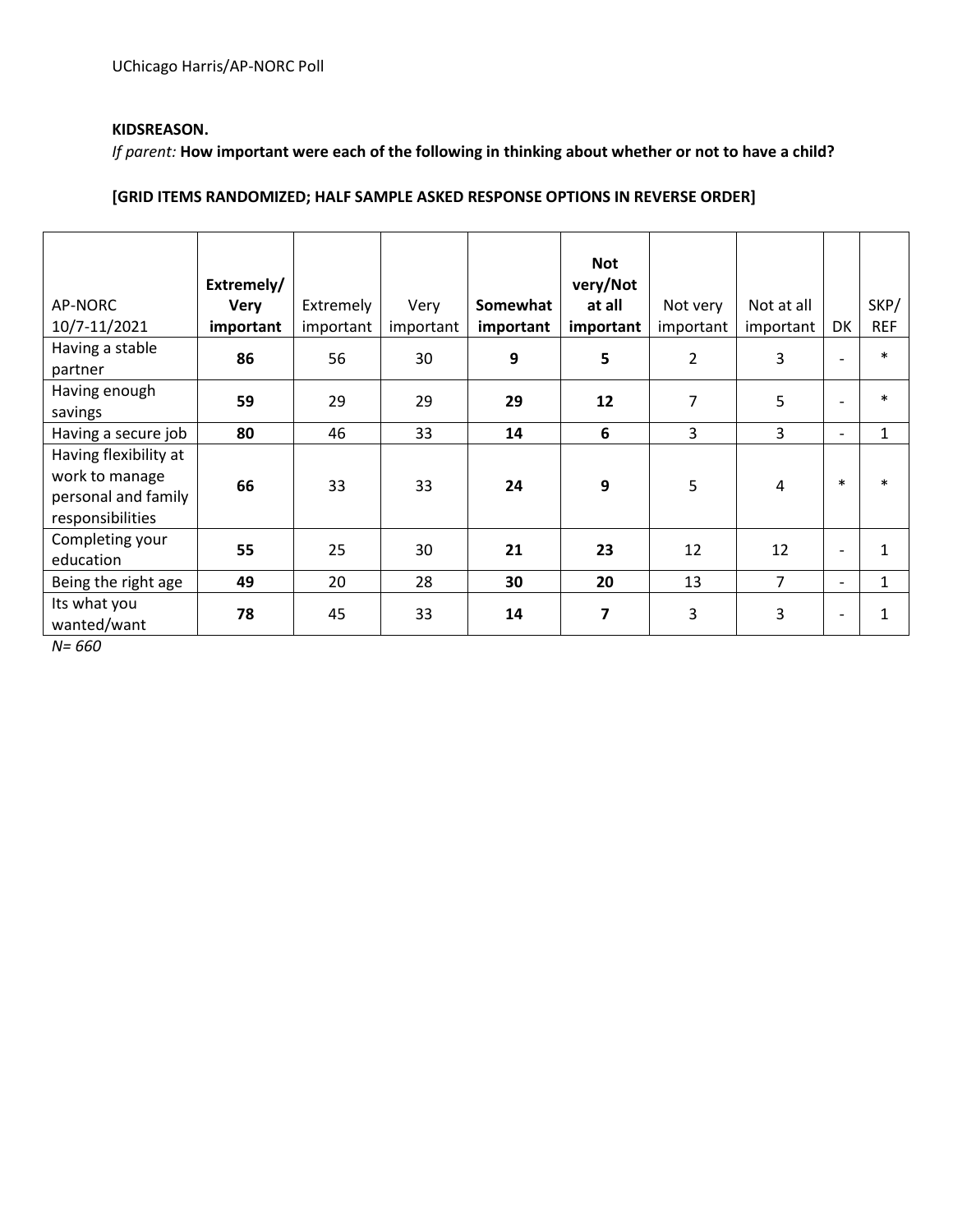## **KIDSREASON.**

*If non-parent:* **How important are each of the following in thinking about whether or not to have a child?**

# **[GRID ITEMS RANDOMIZED; HALF SAMPLE ASKED RESPONSE OPTIONS IN REVERSE ORDER]**

|                       |             |           |           |           | <b>Not</b> |                |                |                          |                |
|-----------------------|-------------|-----------|-----------|-----------|------------|----------------|----------------|--------------------------|----------------|
|                       | Extremely/  |           |           |           | very/Not   |                |                |                          |                |
| AP-NORC               | <b>Very</b> | Extremely | Very      | Somewhat  | at all     | Not very       | Not at all     |                          | SKP/           |
| 10/7-11/2021          | important   | important | important | important | important  | important      | important      | DK                       | <b>REF</b>     |
| Having a stable       | 85          | 58        | 27        | 6         | 9          | 3              | 6              | $\overline{\phantom{a}}$ | $\ast$         |
| partner               |             |           |           |           |            |                |                |                          |                |
| Having enough         | 74          | 44        | 30        | 19        | 7          | $\overline{2}$ | 5              | $\overline{\phantom{a}}$ | $\ast$         |
| savings               |             |           |           |           |            |                |                |                          |                |
| Having a secure job   | 86          | 51        | 35        | 8         | 5          | $\mathbf{1}$   | 4              |                          | $\mathbf{1}$   |
| Having flexibility at |             |           |           |           |            |                |                |                          |                |
| work to manage        | 77          | 38        | 39        | 16        | 7          | $\mathbf{1}$   | 5              |                          | 1              |
| personal and family   |             |           |           |           |            |                |                |                          |                |
| responsibilities      |             |           |           |           |            |                |                |                          |                |
| Completing your       | 55          | 27        | 29        | 27        | 17         | 8              | 9              | $\overline{\phantom{a}}$ | $\mathbf{1}$   |
| education             |             |           |           |           |            |                |                |                          |                |
| Being the right age   | 54          | 23        | 32        | 30        | 14         | $\overline{7}$ | $\overline{7}$ | $\ast$                   | $\mathbf{1}$   |
| It's what you         | 77          | 50        | 27        | 12        | 10         | $\overline{2}$ | 8              | $\overline{\phantom{a}}$ | $\overline{2}$ |
| wanted/want           |             |           |           |           |            |                |                |                          |                |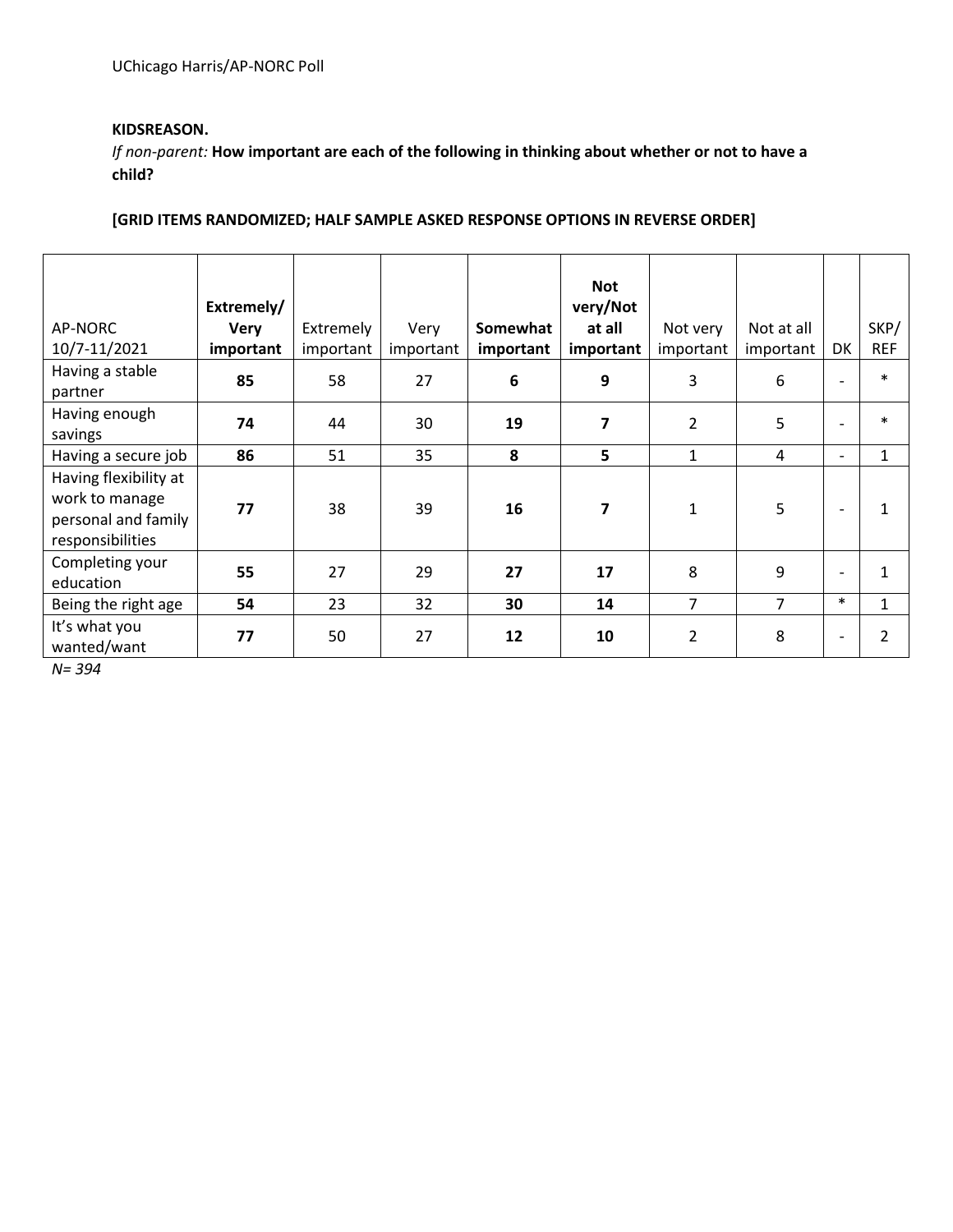#### *If have ever been employed in EMPLOY1*

**KIDSPREP. Have you ever taken each of the following steps to manage the balance between your work and personal responsibilities?** 

## **[GRID ITEMS RANDOMIZED]**

| AP-NORC                                                                                      |     |     |        | SKP/       |
|----------------------------------------------------------------------------------------------|-----|-----|--------|------------|
| 10/7-11/2021                                                                                 | Yes | No. | DK     | <b>REF</b> |
| Chose a job with a schedule that allows you to also manage your<br>personal responsibilities | 66  | 34  | $\ast$ | $\ast$     |
| Spent less time with your friends or family to focus on your job                             | 52  | 47  | $\ast$ | $\ast$     |
| Spent less time at your job to focus on your friends or family                               | 50  | 49  |        | 1          |
| Delayed having a child based on the demands of your job                                      | 17  | 82  |        |            |
| Made sure you had the support of family or friends                                           | 68  | 31  | $\ast$ |            |
| Hired someone to help around the house                                                       | 22  | 78  |        | $\ast$     |
| If parent: Hired a paid caregiver<br>$(N=653)$                                               | 26  | 74  |        | $\ast$     |

*N= 1,044*

## *If have ever been employed in EMPLOY1*

## **KIDSEFFECT.**

*If currently employed:* **Thinking about your current workplace, do you think having a child is a major obstacle, a minor obstacle, or not an obstacle for parents in each of the following areas?**

#### **[GRID ITEMS RANDOMIZED]**

| AP-NORC                         | A major  | A minor  | Not an   |                          | SKP/       |
|---------------------------------|----------|----------|----------|--------------------------|------------|
| 10/7-11/2021                    | obstacle | obstacle | obstacle | DK                       | <b>REF</b> |
| Job security                    | 16       | 27       | 56       | $\ast$                   |            |
| Opportunity for job advancement | 16       | 39       | 44       | $\overline{\phantom{0}}$ |            |
| Opportunity for a raise         |          | 27       | 58       | $\overline{\phantom{0}}$ |            |
| Relationships with coworkers    |          | 29       | 61       |                          |            |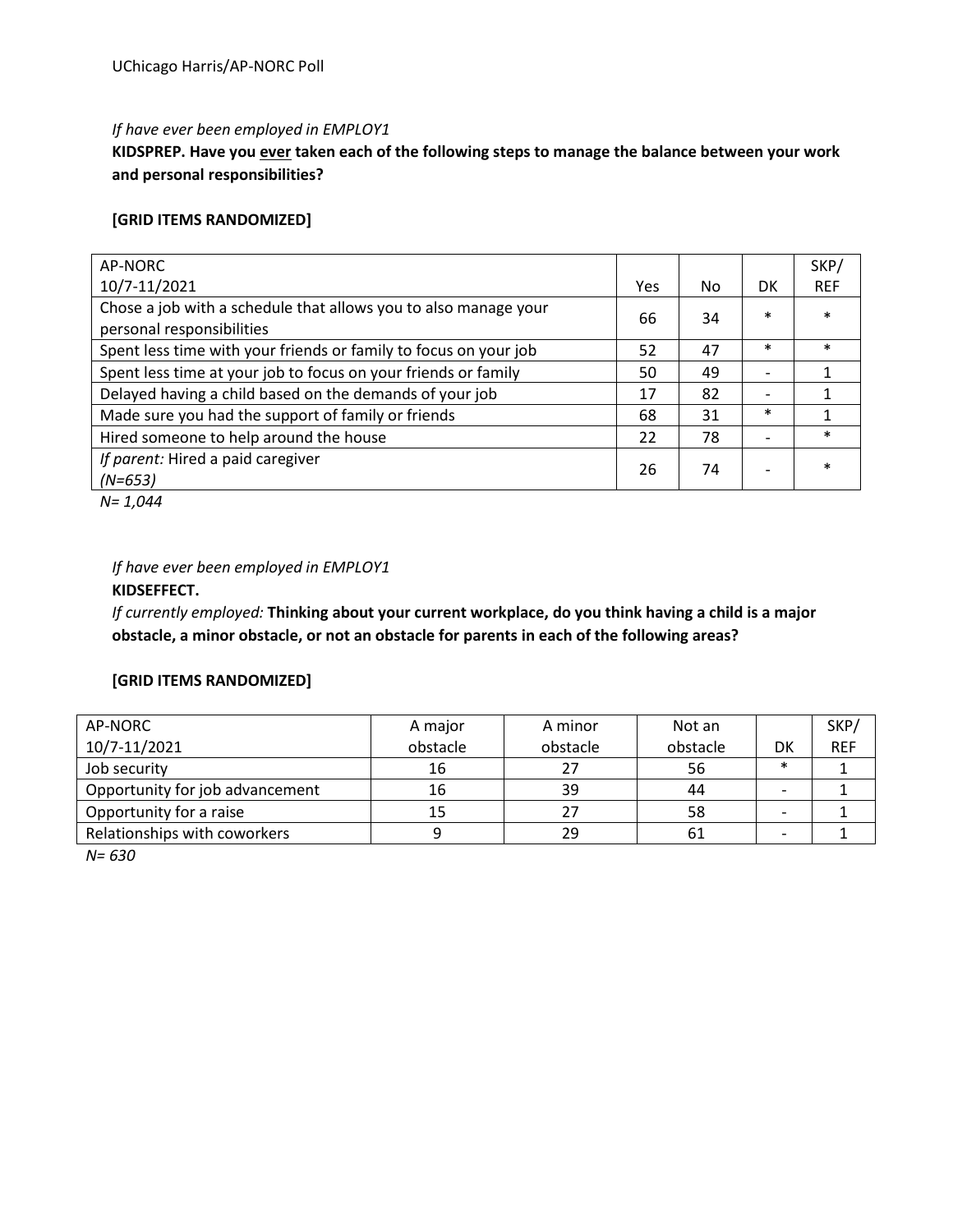*If have ever been employed in EMPLOY1* **KIDSEFFECT.** 

*If not currently employed:* **Thinking about your most recent workplace, do you think having a child was a major obstacle, a minor obstacle, or not an obstacle for parents in each of the following areas?**

## **[GRID ITEMS RANDOMIZED]**

| AP-NORC                         | A major  | A minor  | Not an   |    | SKP/       |
|---------------------------------|----------|----------|----------|----|------------|
| 10/7-11/2021                    | obstacle | obstacle | obstacle | DK | <b>REF</b> |
| Job security                    | 13       | 26       | 56       |    |            |
| Opportunity for job advancement |          | 30       | 53       |    |            |
| Opportunity for a raise         | 10       | 26       | 59       |    |            |
| Relationships with coworkers    |          | 20       | 68       |    |            |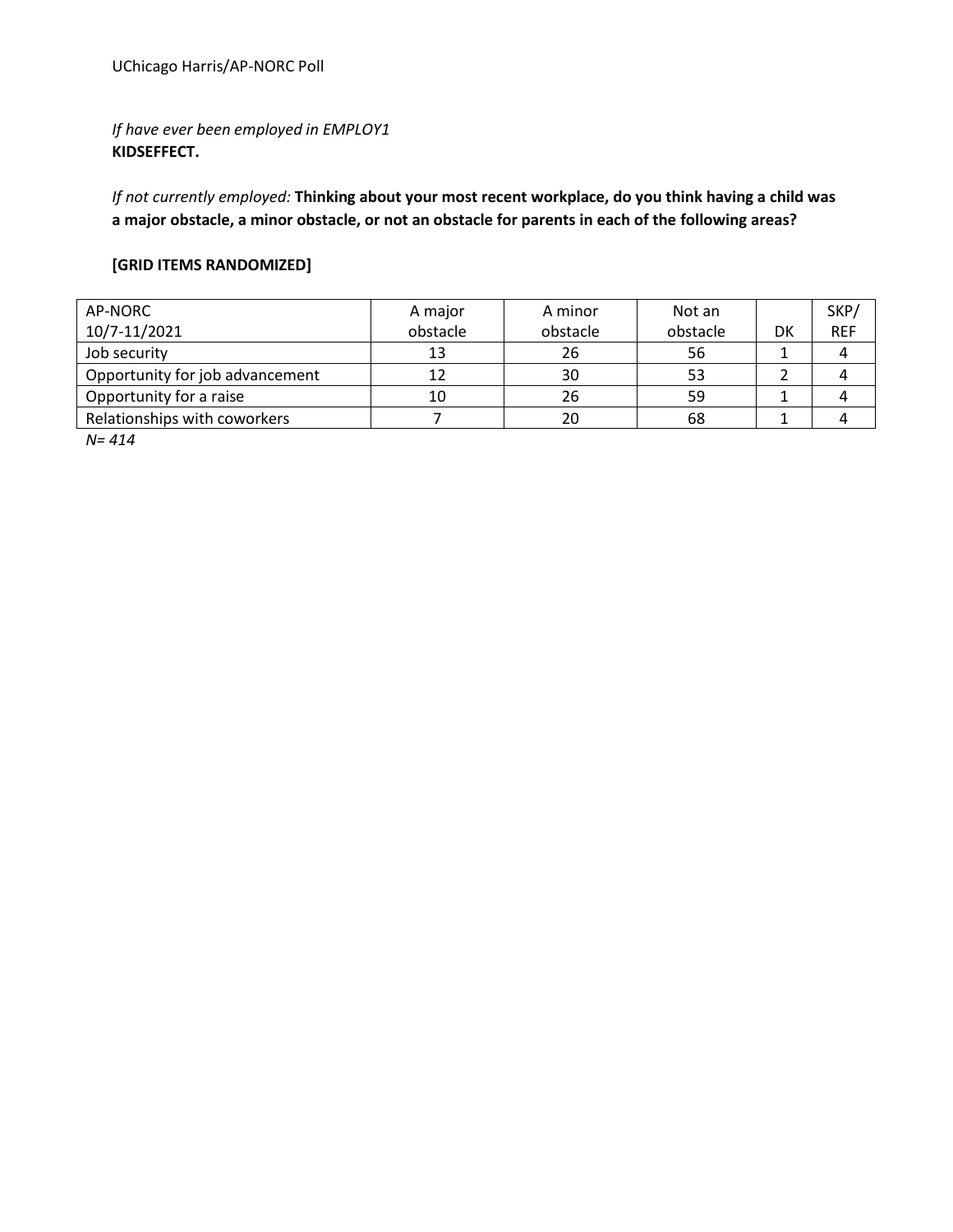## **HHLABOR.**

*If parent of adult age 18 or older:* **For each of the following, who would you say did more in your household when you were raising children? If you didn't have a partner, you can say that, too.**

*If parent of child age 0 to 17:* **For each of the following, who would you say does more in your household? If you don't have a partner, you can say that, too.**

#### **[GRID ITEMS RANDOMIZED; HALF SAMPLE ASKED RESPONSE OPTIONS IN REVERSE ORDER]**

|                          |         |          |          | My<br>partner | My       |            |                |                |                          |                |
|--------------------------|---------|----------|----------|---------------|----------|------------|----------------|----------------|--------------------------|----------------|
|                          | did/do  |          |          | and I         | partner  | My         | My             |                |                          |                |
|                          | it all/ |          | I did/do | did/do        | did/does | partner    | partner        |                |                          |                |
| AP-NORC                  | most    | I did/do | most of  | about the     | most/all | did/does   | did/does       | <b>No</b>      |                          | SKP/           |
| 10/7-11/2021             | of it   | it all   | it       | same          | of it    | most of it | all of it      | partner        | DK                       | <b>REF</b>     |
| Provide transportation   | 40      | 18       | 22       | 36            | 16       | 12         | 4              | $\overline{7}$ | $\overline{\phantom{0}}$ | $\mathbf{1}$   |
| Attend to child if he or | 42      | 22       | 20       | 34            | 14       | 12         | $\overline{2}$ | 8              | $\overline{\phantom{a}}$ | $\overline{2}$ |
| she wakes at night       |         |          |          |               |          |            |                |                |                          |                |
| Change diapers           | 38      | 15       | 23       | 34            | 15       | 12         | $\overline{3}$ | 10             | $\blacksquare$           | 3              |
| Pick up sick child from  | 43      | 21       | 23       | 30            | 17       | 13         | 3              | 9              | $\overline{\phantom{a}}$ | $\overline{2}$ |
| school or daycare        |         |          |          |               |          |            |                |                |                          |                |
| Take part in child's     |         |          |          |               |          |            |                |                |                          |                |
| educational activities   |         |          |          |               |          |            |                |                |                          |                |
| such as managing         |         |          |          |               |          |            |                |                |                          |                |
| homework, reading to     | 39      | 19       | 20       | 40            | 12       | 10         | $\overline{2}$ | 8              |                          | $\mathbf{1}$   |
| them, or attending       |         |          |          |               |          |            |                |                |                          |                |
| parent-teacher           |         |          |          |               |          |            |                |                |                          |                |
| conferences              |         |          |          |               |          |            |                |                |                          |                |
| Comfort, soothe, and     |         |          |          |               |          |            |                |                |                          |                |
| provide child with       | 35      | 16       | 19       | 44            | 12       | 10         | $\mathbf{1}$   | 8              |                          | $\mathbf{1}$   |
| emotional support        |         |          |          |               |          |            |                |                |                          |                |
| Handle household         |         |          |          |               |          |            |                |                |                          |                |
| chores and family        | 45      | 20       | 24       | 31            | 16       | 13         | 3              | $\overline{7}$ |                          | $\mathbf{1}$   |
| meals                    |         |          |          |               |          |            |                |                |                          |                |
| Manage child's           | 43      | 22       | 21       | 29            | 19       | 16         | $\overline{3}$ | 8              |                          | $\mathbf{1}$   |
| schedule or activities   |         |          |          |               |          |            |                |                | $\overline{\phantom{a}}$ |                |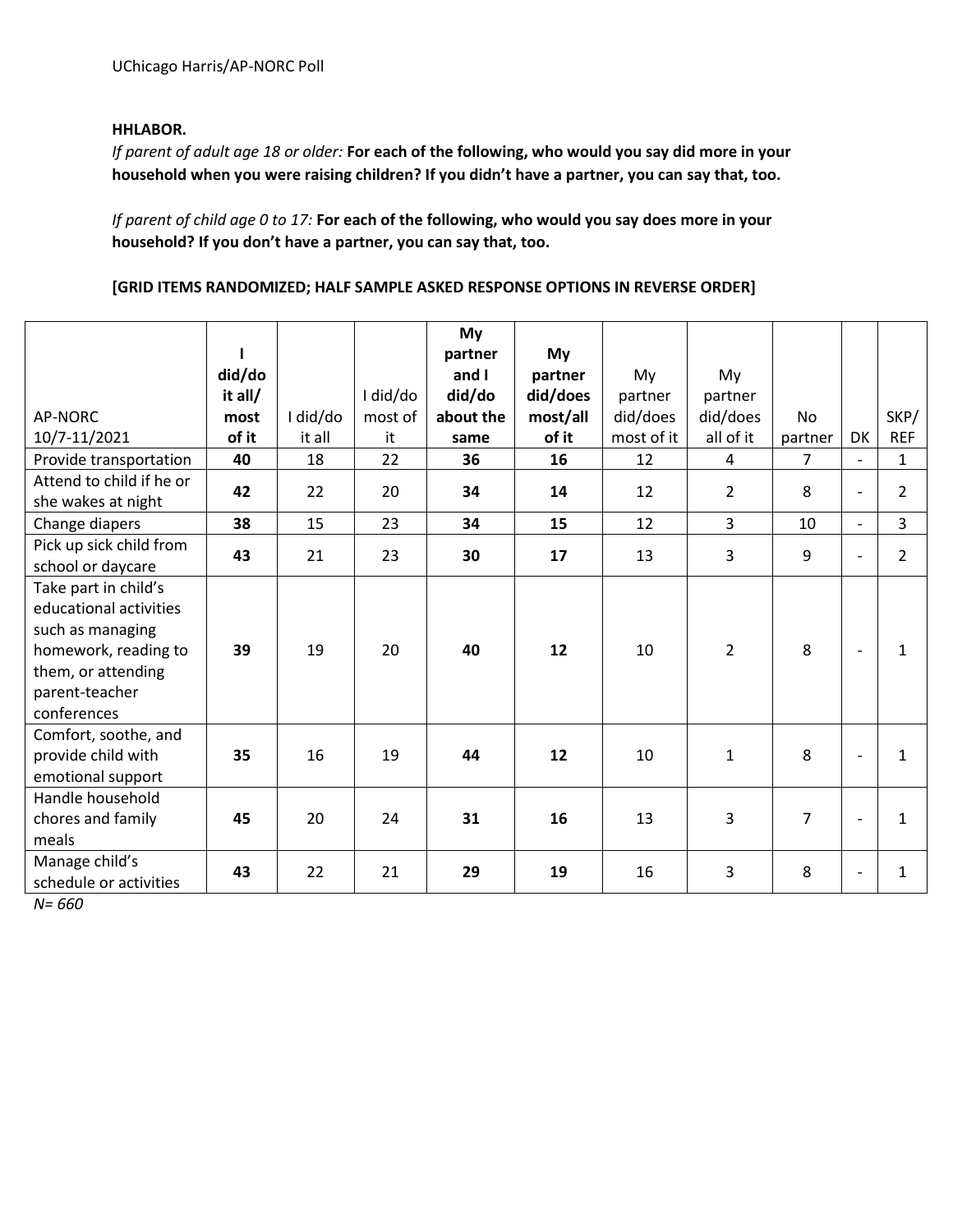## **HHLABOR.**

*If nonparent:* **For each of the following, who would you expect to do more in your household if you had a child with a partner?**

# **[GRID ITEMS RANDOMIZED; HALF SAMPLE ASKED RESPONSE OPTIONS IN REVERSE ORDER]**

|                          | I would |                |         | My<br>partner | My                      |                |                |           |                |
|--------------------------|---------|----------------|---------|---------------|-------------------------|----------------|----------------|-----------|----------------|
|                          | do it   |                | I would | and I         | partner                 | My             | My             |           |                |
|                          | all/    |                | do      | would do      | would do                | partner        | partner        |           |                |
| <b>AP-NORC</b>           | most    | I would        | most of | about the     | most/all                | would do       | would do       |           | SKP/           |
| 10/7-11/2021             | of it   | do it all      | it      | same          | of it                   | most of it     | all of it      | <b>DK</b> | <b>REF</b>     |
| Provide transportation   | 22      | 5              | 17      | 70            | $\overline{7}$          | 5              | $\overline{2}$ | $\ast$    | $\mathbf{1}$   |
| Attend to child if he or | 22      |                | 16      | 68            | 9                       | 9              | $\ast$         | $\ast$    | $\mathbf{1}$   |
| she wakes at night       |         | 6              |         |               |                         |                |                |           |                |
| Change diapers           | 18      | 6              | 12      | 71            | 9                       | 9              | $\mathbf{1}$   | $\ast$    | $\mathbf{1}$   |
| Pick up sick child from  | 29      | $\overline{7}$ | 22      | 61            | 9                       | 9              | $\ast$         | $\ast$    | $\mathbf{1}$   |
| school or daycare        |         |                |         |               |                         |                |                |           |                |
| Take part in child's     |         |                |         |               |                         |                |                |           |                |
| educational activities   |         |                |         |               |                         |                |                |           |                |
| such as managing         |         |                |         |               |                         |                |                |           |                |
| homework, reading to     | 21      | $\overline{7}$ | 15      | 74            | $\overline{\mathbf{3}}$ | 3              | $\ast$         | $\ast$    | $\overline{2}$ |
| them, or attending       |         |                |         |               |                         |                |                |           |                |
| parent-teacher           |         |                |         |               |                         |                |                |           |                |
| conferences              |         |                |         |               |                         |                |                |           |                |
| Comfort, soothe, and     |         |                |         |               |                         |                |                |           |                |
| provide child with       | 17      | $\overline{7}$ | 10      | 75            | $\overline{7}$          | 6              | $\mathbf{1}$   | $\ast$    | $\overline{2}$ |
| emotional support        |         |                |         |               |                         |                |                |           |                |
| Handle household         |         |                |         |               |                         |                |                |           |                |
| chores and family        | 29      | $\overline{7}$ | 22      | 62            | $\overline{\mathbf{z}}$ | $\overline{7}$ |                | $\ast$    | $\overline{2}$ |
| meals                    |         |                |         |               |                         |                |                |           |                |
| Manage child's           | 27      | 8              | 19      | 61            | 11                      | 11             | $\ast$         | $\ast$    | $\mathbf{1}$   |
| schedule or activities   |         |                |         |               |                         |                |                |           |                |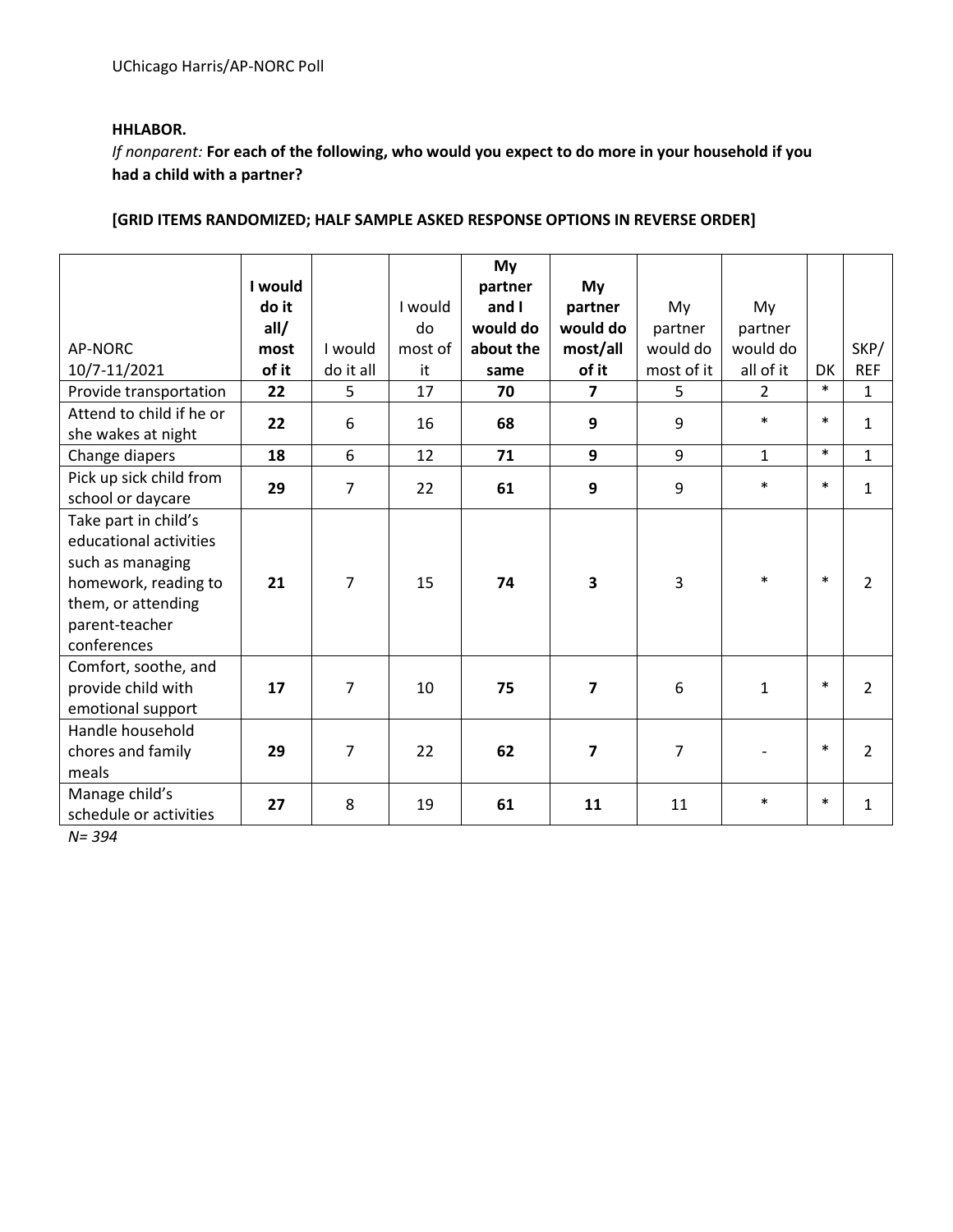# **PARTYID**

|                               | AP-NORC      |
|-------------------------------|--------------|
|                               | 10/7-11/2021 |
| <b>Democrat NET</b>           | 46           |
| <b>Strong Democrat</b>        | 19           |
| Moderate Democrat             | 16           |
| Lean Democrat                 | 11           |
| Independent/None - Don't lean | 18           |
| <b>Republican NET</b>         | 35           |
| Lean Republican               | 10           |
| Moderate Republican           | 12           |
| <b>Strong Republican</b>      | 13           |
| Unknown                       | 1            |
| $N =$                         | 1,054        |

## **IDEOLOGY**

|                         | AP-NORC       |
|-------------------------|---------------|
|                         | 10/7-11/2021  |
| <b>Liberal NET</b>      | 22            |
| Very liberal            | 10            |
| Somewhat liberal        | 12            |
| <b>Moderate</b>         | 48            |
| <b>Conservative NET</b> | 29            |
| Somewhat conservative   | 17            |
| Very conservative       | 12            |
| Unknown                 | $\mathcal{P}$ |
| N=                      |               |

**AGE**

|       | AP-NORC      |
|-------|--------------|
|       | 10/7-11/2021 |
| 18-29 | 20           |
| 30-39 | 17           |
| 40-59 | 32           |
| 60-64 | 8            |
| $65+$ | 22           |
| $N =$ | 1,054        |

# **GENDER**

|        | AP-NORC      |
|--------|--------------|
|        | 10/7-11/2021 |
| Male   | 48           |
| Female | 52           |
| $N =$  | 1,054        |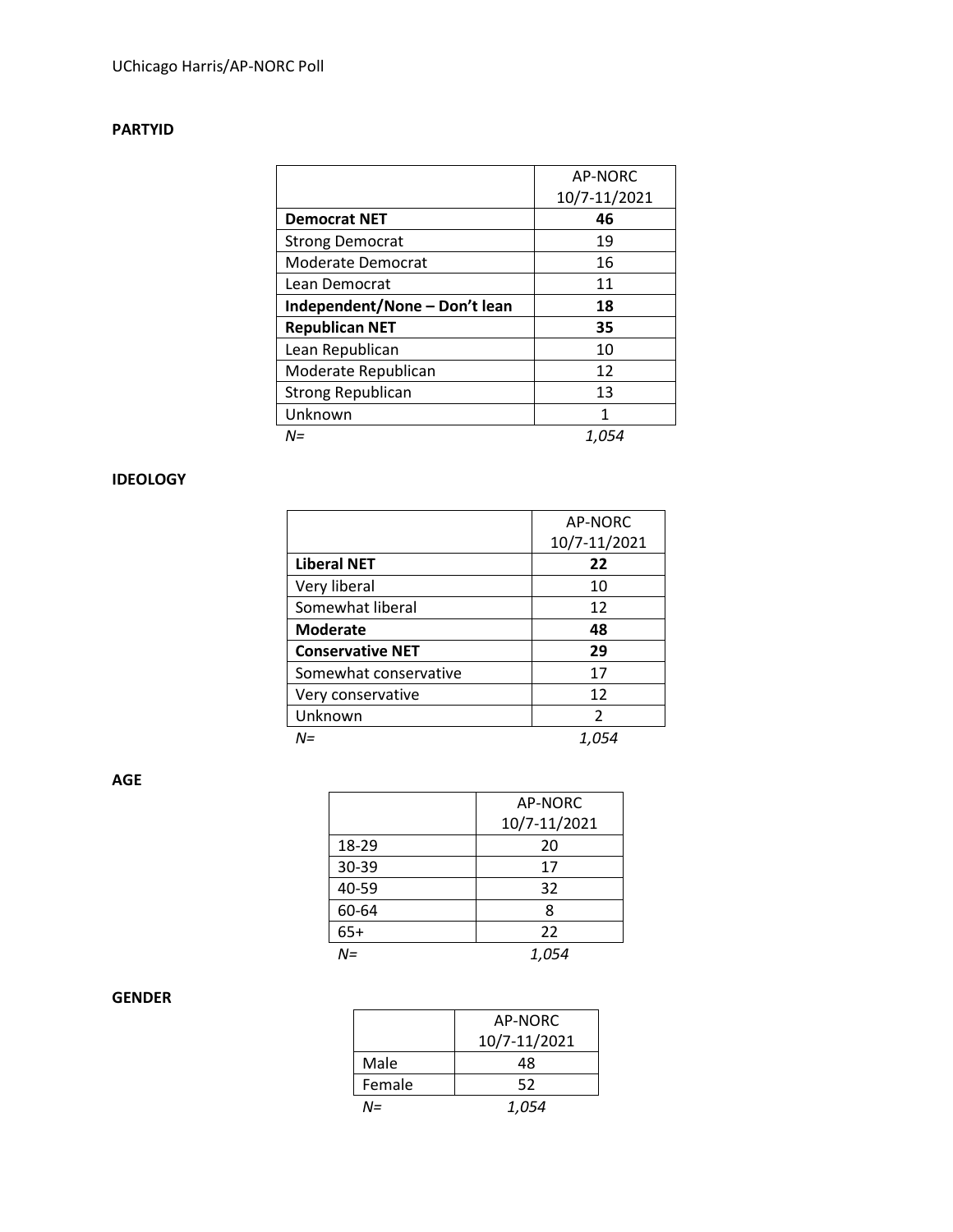# **RACE/ETHNICITY**

|                                  | AP-NORC<br>10/7-11/2021 |
|----------------------------------|-------------------------|
| White                            | 62                      |
|                                  |                         |
| <b>Black or African American</b> | 12                      |
| Hispanic                         | 17                      |
| Other                            |                         |
| NΞ                               | 1.054                   |

#### **MARITAL STATUS**

|                             | AP-NORC      |
|-----------------------------|--------------|
|                             | 10/7-11/2021 |
| Married/Living with partner | 55           |
| Not married                 | 45           |
| N=                          | 1.054        |

## **EMPLOYMENT STATUS**

|                        | AP-NORC      |
|------------------------|--------------|
|                        | 10/7-11/2021 |
| Employed               | 60           |
| Not employed           | 40           |
| <b>DON'T KNOW</b>      |              |
| SKIPPED ON WEB/REFUSED | $\ast$       |
| N=                     | 1.054        |

#### **EDUCATION**

|                                    | AP-NORC      |
|------------------------------------|--------------|
|                                    | 10/7-11/2021 |
| Less than a high school diploma    |              |
| High school graduate or equivalent | 29           |
| Some college                       | 27           |
| College graduate or above          | 35           |
| $N =$                              |              |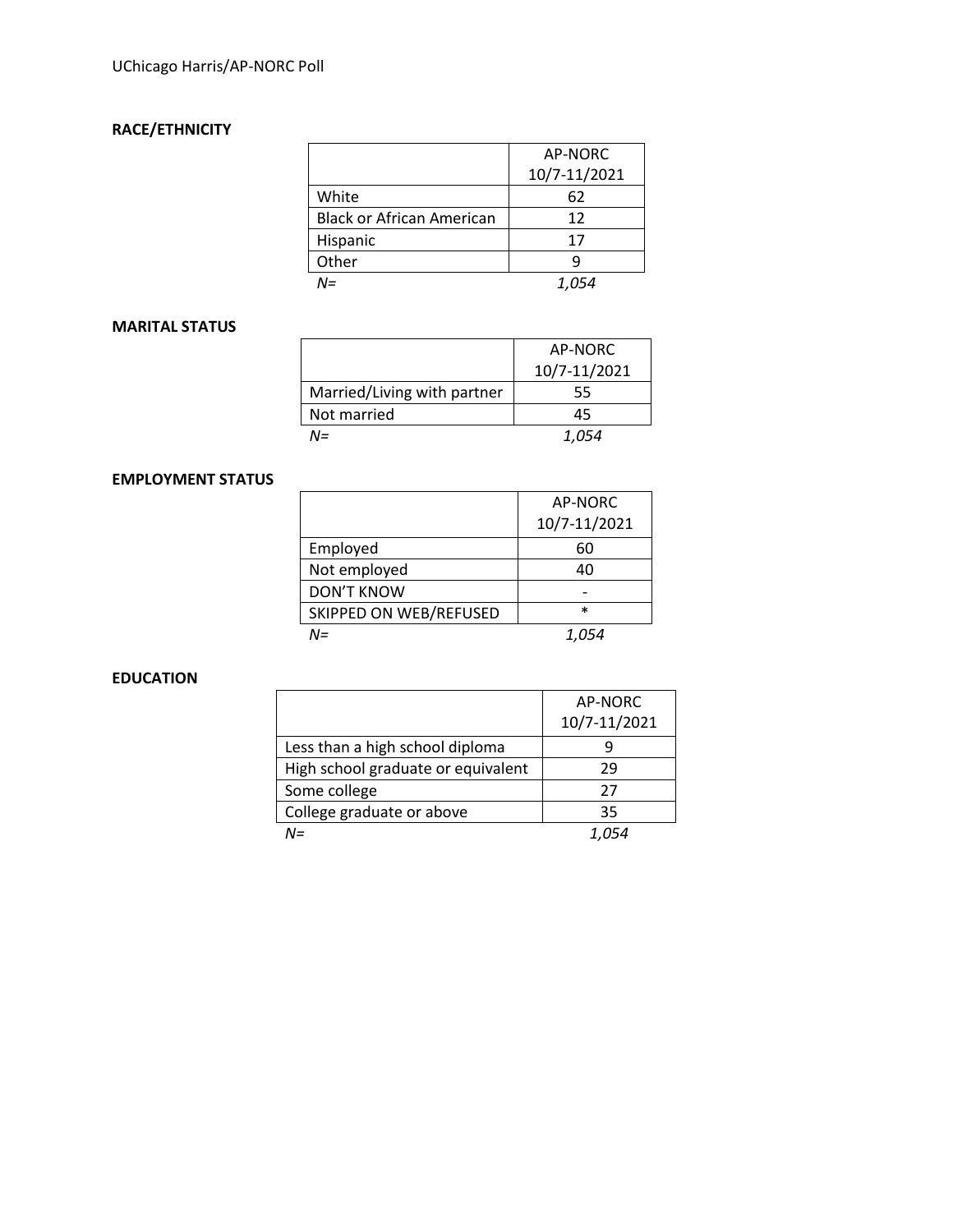# **INCOME**

|                              | AP-NORC<br>10/7-11/2021 |
|------------------------------|-------------------------|
| Under \$10,000               | 6                       |
| \$10,000 to under \$20,000   | 10                      |
| \$20,000 to under \$30,000   | 12                      |
| \$30,000 to under \$40,000   | 9                       |
| \$40,000 to under \$50,000   | 7                       |
| \$50,000 to under \$75,000   | 18                      |
| \$75,000 to under \$100,000  | 15                      |
| \$100,000 to under \$150,000 | 15                      |
| \$150,000 or more            | 7                       |
| N=                           |                         |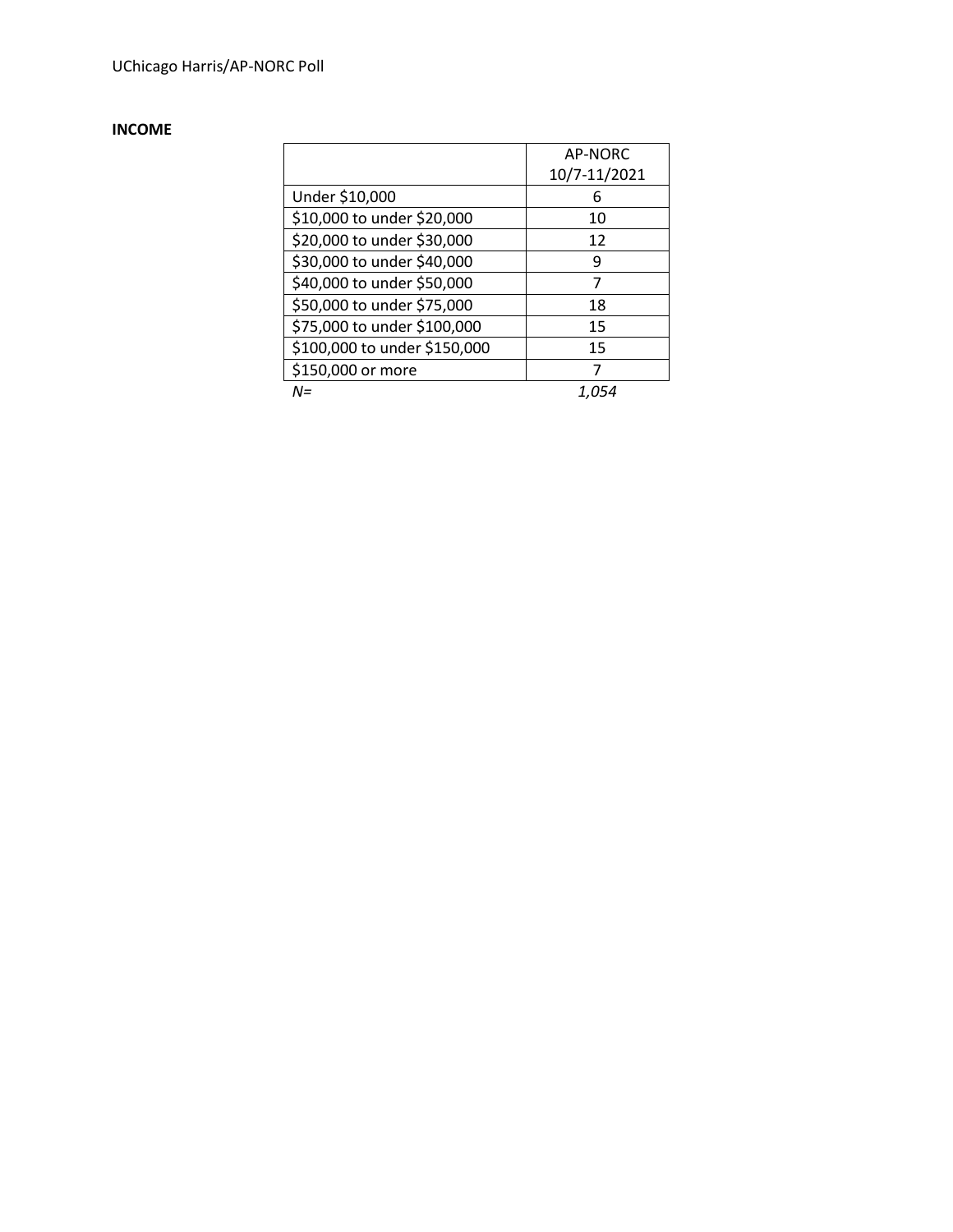#### **Study Methodology**

This survey was conducted by the University of Chicago Harris School of Public Policy and The Associated Press-NORC Center for Public Affairs Research with funding from NORC at the University of Chicago. Staff from Harris Public Policy and The AP-NORC Center collaborated on all aspects of the study. Data were collected using the AmeriSpeak Omnibus®, a monthly multi-client survey using NORC's probability-based panel designed to be representative of the U.S. household population. The survey was part of a larger study that included questions about other topics not included in this report. During the initial recruitment phase of the panel, randomly selected U.S. households were sampled with a known, non-zero probability of selection from the NORC National Sample Frame and then contacted by U.S. mail, email, telephone, and field interviewers (face-to-face). The panel provides sample coverage of approximately 97 percent of the U.S. household population. Those excluded from the sample include people with P.O. Box only addresses, some addresses not listed in the USPS Delivery Sequence File, and some newly constructed dwellings.

Interviews for this survey were conducted between October 7 and October 11, 2021, with adults age 18 and over representing the 50 states and the District of Columbia. Panel members were randomly drawn from AmeriSpeak, and 1,054 completed the survey — 987 via the web and 67 via telephone. Interviews were conducted in English. The final stage completion rate is 20.0 percent, the weighted household panel recruitment rate is 19.1 percent, and the weighted household panel retention rate is 75.1 percent, for a cumulative response rate of 2.9 percent. The overall margin of sampling error is +/- 4.0 percentage points at the 95 percent confidence level, including the design effect. The margin of sampling error may be higher for subgroups.

Once the sample has been selected and fielded, and all the study data have been collected and made final, a poststratification process is used to adjust for any survey nonresponse as well as any noncoverage or under- and oversampling resulting from the study specific sample design. Poststratification variables included age, gender, census division, race/ethnicity, and education. Weighting variables were obtained from the 2021 Current Population Survey. The weighted data reflect the U.S. population of adults age 18 and over.